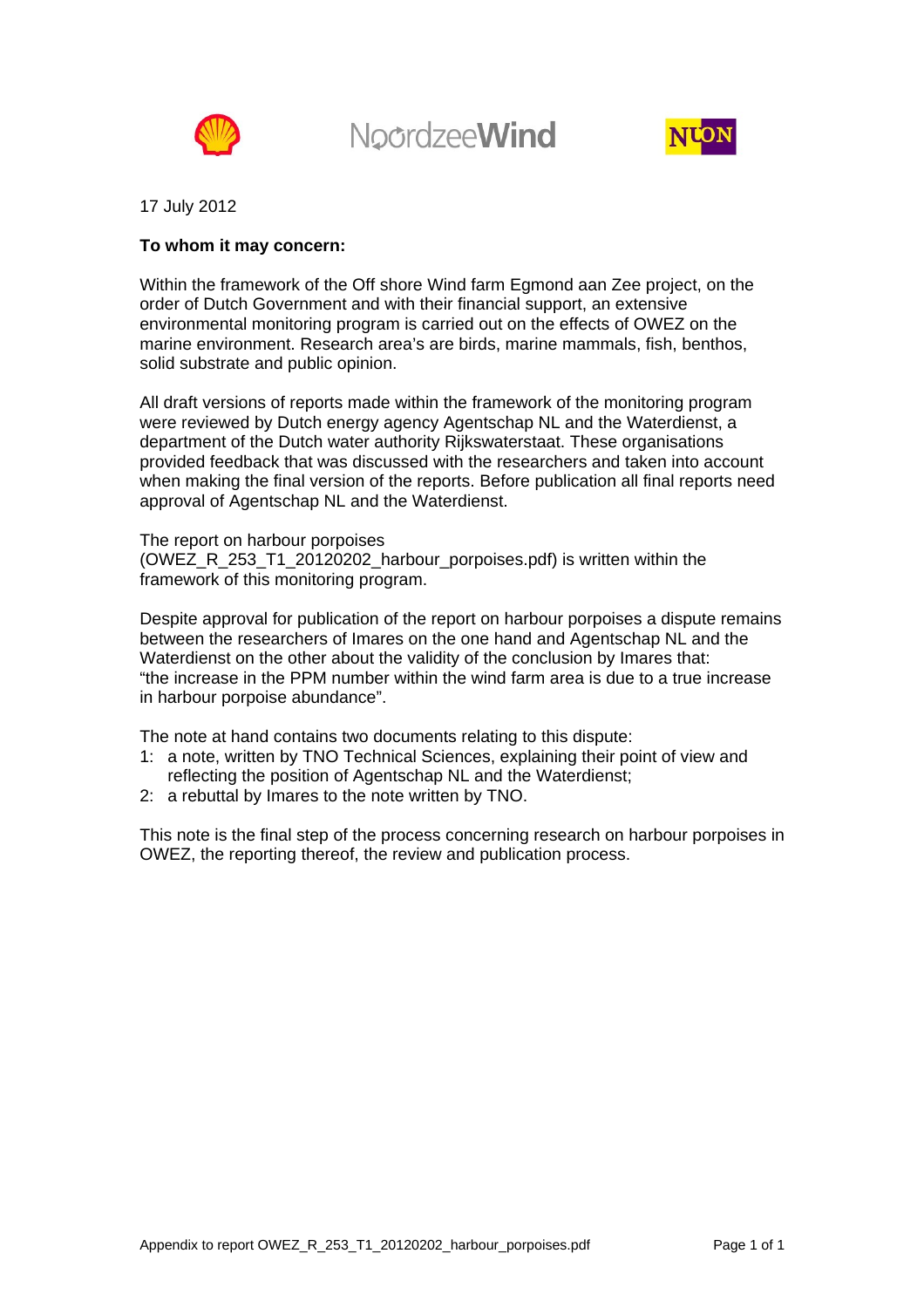

#### **Technical Sciences**

Oude Waalsdorperweg 63 2597 AK Den Haag P.O. Box 96864 2509 JG The Hague The Netherlands

www.tno.nl

T +31 88 866 10 00 F +31 70 328 09 61 infodesk@tno.nl

**TNO report** 

**-** 

**TNO 2012 R10080**  TNO review of IMARES report 'Assessment of the Effects of the Offshore Wind Farm Egmond aan Zee (OWEZ) for Harbour Porpoise (comparison T0 and  $T1$ )'

| Date                           | June 2012                                                                                                     |
|--------------------------------|---------------------------------------------------------------------------------------------------------------|
| Author(s)                      | G. Blacquière<br>F.P.A. Lam<br>M.A. Ainslie<br>C.A.F. de Jong<br>F.H.A. van den Berg                          |
| Number of pages                | 10                                                                                                            |
| Customer                       | RWS Waterdienst - Ministerie van EL&I<br>Postbus 17<br>8200 AA Lelystad<br><b>IMARES review Bruinvis OWEZ</b> |
| Project name<br>Project number | 052.03189                                                                                                     |

All rights reserved.

No part of this publication may be reproduced and/or published by print, photoprint, microfilm or any other means without the previous written consent of TNO.

In case this report was drafted on instructions, the rights and obligations of contracting parties are subject to either the General Terms and Conditions for commissions to TNO, or the relevant agreement concluded between the contracting parties. Submitting the report for inspection to parties who have a direct interest is permitted.

© 2012 TNO

**-**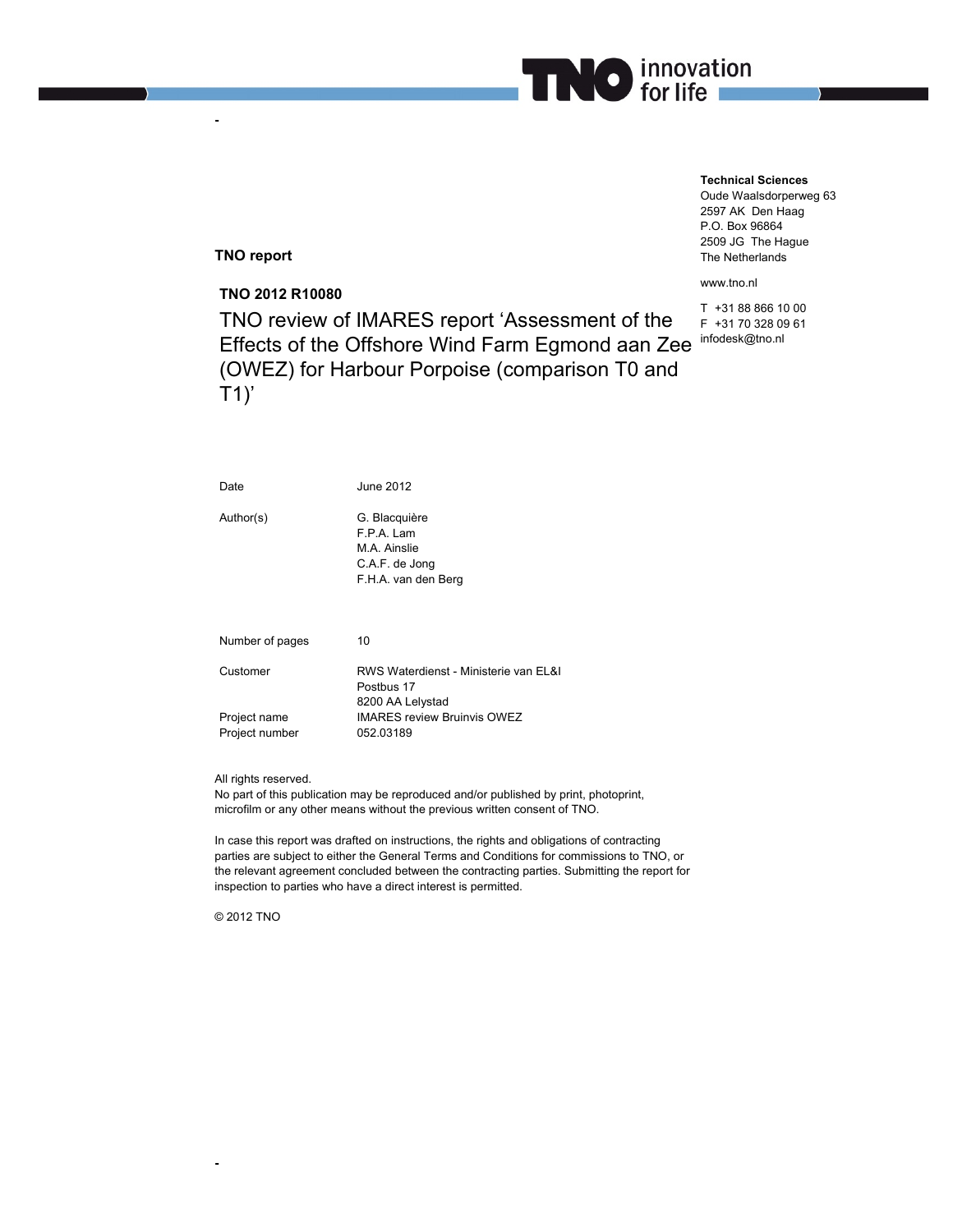# Contents

 $\hat{\mathcal{L}}$ 

| $1 \quad \blacksquare$ |  |
|------------------------|--|
| $\overline{2}$         |  |
| 3                      |  |
| 4                      |  |
| 5                      |  |
| 6                      |  |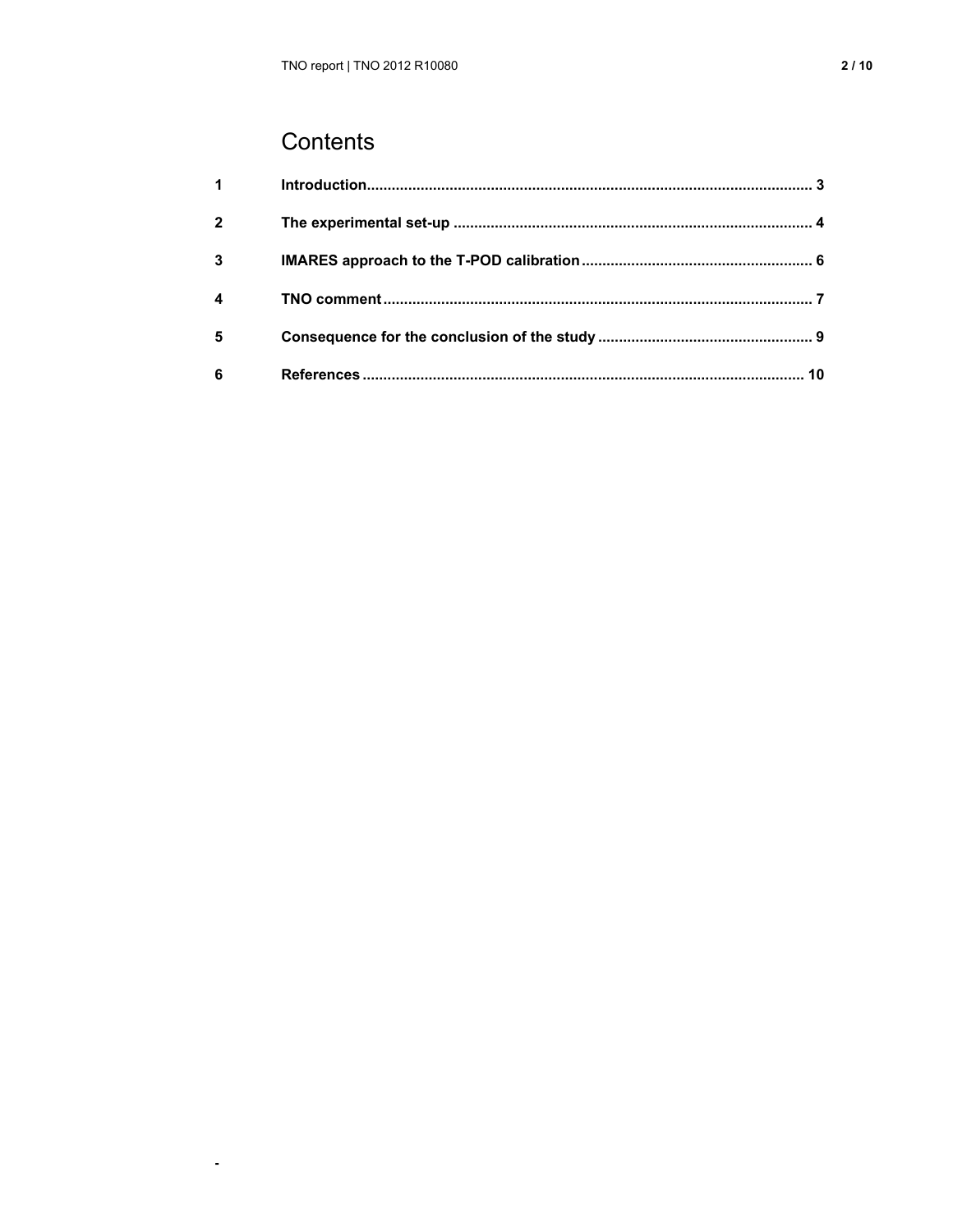# 1 Introduction

**-** 

Two earlier draft versions of IMARES' report "Assessment of the Effects of the Offshore Wind Farm Egmond aan Zee (OWEZ) for Harbour Porpoise (comparison T0 and T1)" [1] have been reviewed by TNO. The results of these reviews were documented in [2] and [3]. Although IMARES agreed with many of the TNO comments and carefully updated the report accordingly, one particular issue remained unsolved. Therefore, Rijkswaterstaat requested TNO to write a brief report that summarizes and clarifies this remaining issue. This report is the result.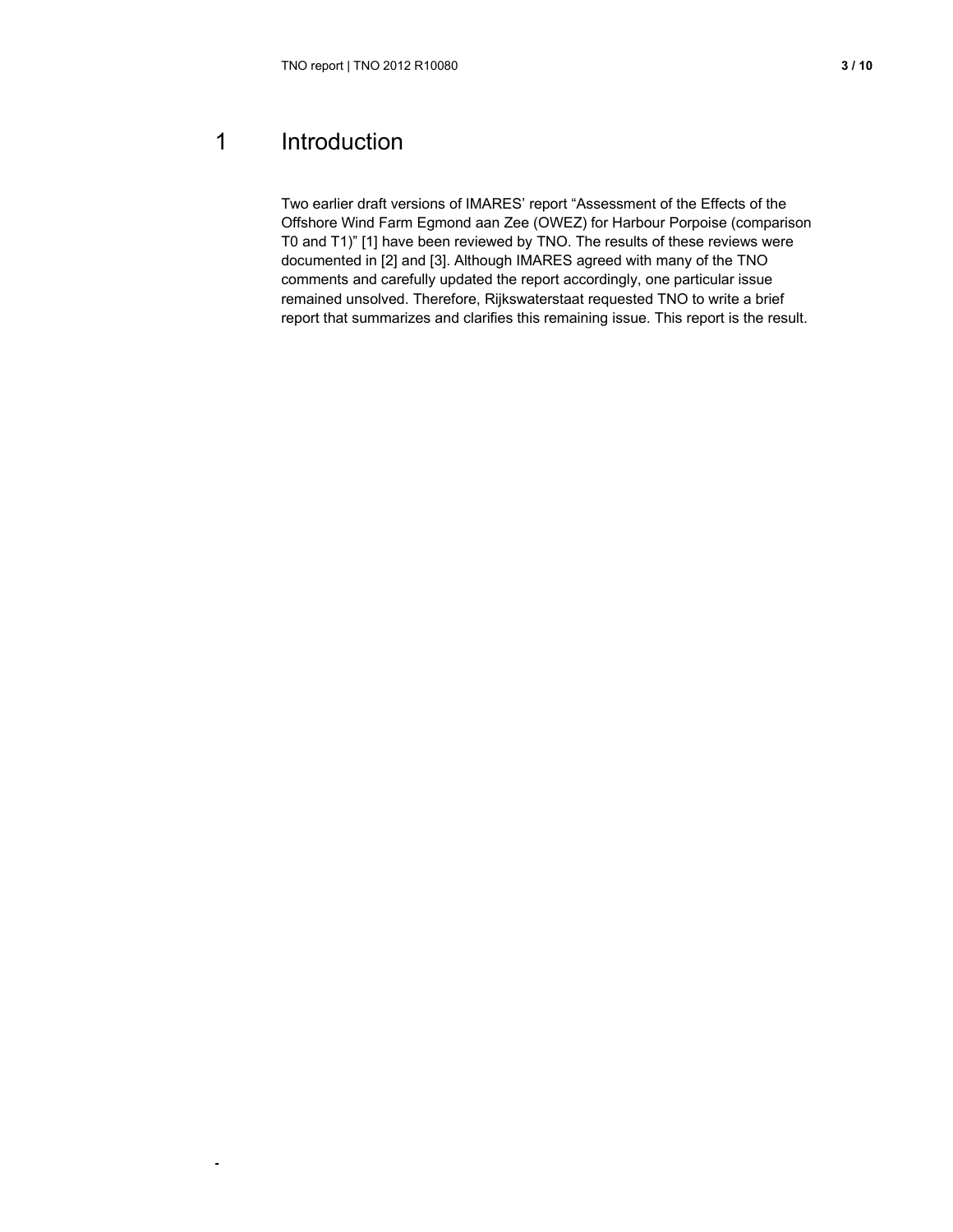# 2 The experimental set-up

**-** 

Eight T-PODs were deployed: two inside the wind farm area and two-times-three T-PODs outside the wind farm area: three at the North and three at the South side of the wind farm area respectively, see the red dots in Figure 1.



Figure 1 Locations AT1 to AT8 of the T-PODs and the wind farm area (approximate). Note that the actual number of wind turbines in the farm is 36.

The experimental set-up chosen by IMARES to study the effect of the OWEZ on the Harbour Porpoise is visualized in the middle picture of Figure 2. T-PODs are devices that measure *acoustic activity* (i.e., they do not count harbour porpoises directly). The acoustic activity that is classified as originating from Harbour Porpoises is statistically analysed. By carrying out measurements and analyses both before (T0) and after (T1) the construction of the wind farm, changes in acoustic activity between the T0 and T1 situation can be detected. IMARES points out that a close correlation between abundance and acoustic activity still remains to be established, but provides various arguments that support such a close correlation ([1], p.48). TNO agrees with these arguments and emphasizes that amongst the currently available methods for the monitoring of harbour porpoises, the acoustic monitoring is indeed the preferred method.

From the literature it is clear that the T-POD sensitivity may differ considerably from one device to the next. E.g., in [4] it is stated that "The results from the intercalibration and sensitivity tests showed that the sensitivity differences between the PODs varied a lot in some PODs, which means that two PODs do not necessarily record exactly the same". Therefore, in the chosen set-up it is very important that the *same device* is deployed at the *same location* during the complete experiment, i.e., both in T0 and in T1, prior to and after the construction of the wind farm respectively. Only then changes can be detected reliably. Note that the results to be obtained from the chosen set-up are not related to the absolute abundance of harbour porpoises. Instead, the results are related to *changes over*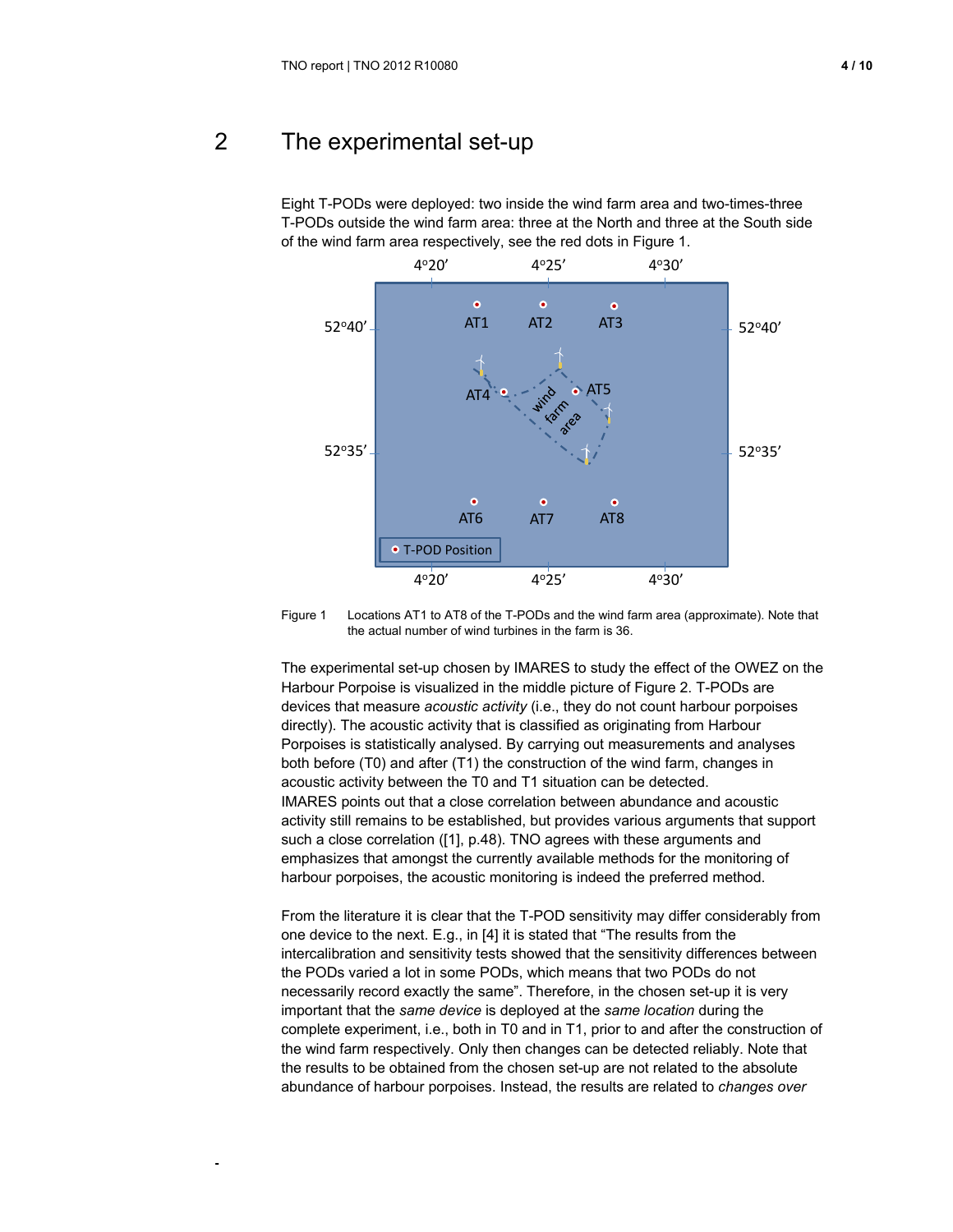*time* (decrease or increase) of *harbour porpoise acoustic activity* at the particular measurement location.

This possible variation in T-POD sensitivity was taken into account by IMARES when designing the experimental set-up: in [5] they state that "The significant variation between T-PODs was accounted for in the design by keeping the T-PODs at the same position throughout the monitoring period".

Unfortunately, some of the T-PODs were lost during the experiment. They had to be replaced by other devices. The original T-PODs were of the type V3 whereas the replacement T-PODs were of the type V5. This means that the original experimental set-up ('same T-POD at same location') could no longer be maintained. The result is the set-up according to the right picture of Figure 2 ('various T-PODs at same location'). As a consequence, a careful intercalibration between the various T-POD devices to be used at the same measurement location is required in order to satisfy the original experimental set-up requirements (middle picture of Figure 2). Note that in the international literature, it is long recognized that T-PODs should indeed be calibrated before setting up a multiple T-POD monitoring programme, see e.g. [4].



From this set-up acoustic activity can be obtained as a function of both space and time.

**-** 

same T-POD at one location; From this set-up temporal changes in acoustic activity can be obtained for each location.

T-PODs used at every location. Not much information on acoustic activity can be obtained from this set-up.

Figure 2 Various options for an experimental set-up for a before  $(T_0)$  after  $(T_1)$  analysis. The dots represent the eight T-POD locations, see also Figure 1. Dots with the same colour represent 'the same T-POD' or 'well intercalibrated T-PODs'. Dots with different colours represent different, un-calibrated T-PODs.

In summary: because individual T-PODs may differ, it is important to use the same T-POD at each particular location throughout the experiment, or, if this is not possible, to carefully intercalibrate the T-PODs to be deployed at the same location.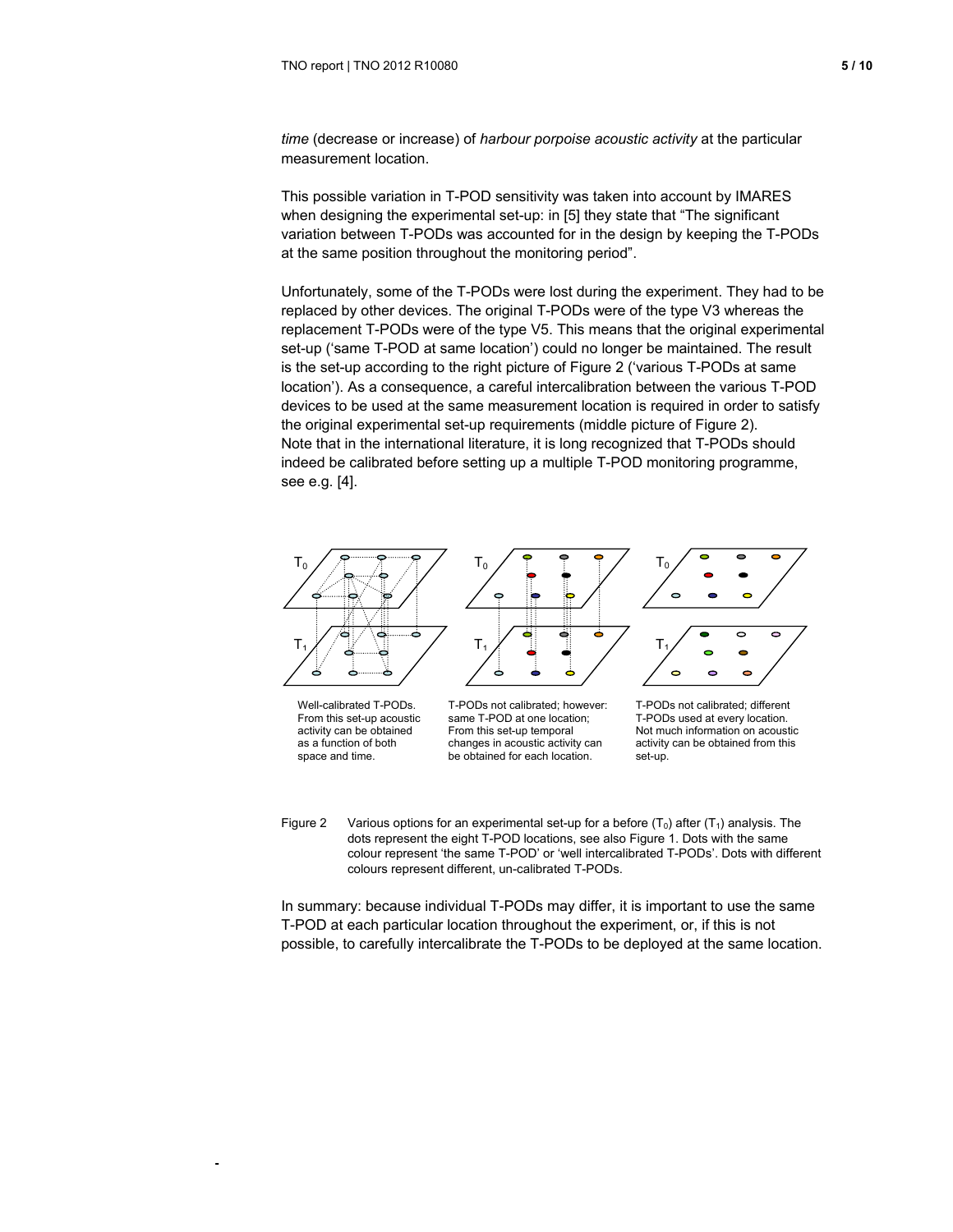# 3 IMARES approach to the T-POD calibration

IMARES discusses the importance of the calibration issue. However, they mention that "*it was not possible to include a factor describing the specific differences in sensitivity for each replacement of v3 with v5* …" (p. 19 in [1]).

As an alternative, they decided to carry out an *overall* V3-versus-V5 calibration. At five of the eight locations both a V3 T-POD and a V5 T-POD were deployed at the same location for a limited period of time. The data obtained from these experiments were used to carry out this overall V3-versus-V5 calibration. As a result of this, in their further statistical analysis IMARES used the following assumptions:

- all T-PODs V3 are identical,

- all T-PODs V5 are identical,

**-** 

- T-PODs V5 are 8% more sensitive that T-PODs V3, i.e., they produce PPM (porpoise positive minutes) numbers that are 8% higher.

In summary: the various *individual* T-PODs that have been deployed at the same location in the OWEZ study have not been intercalibrated.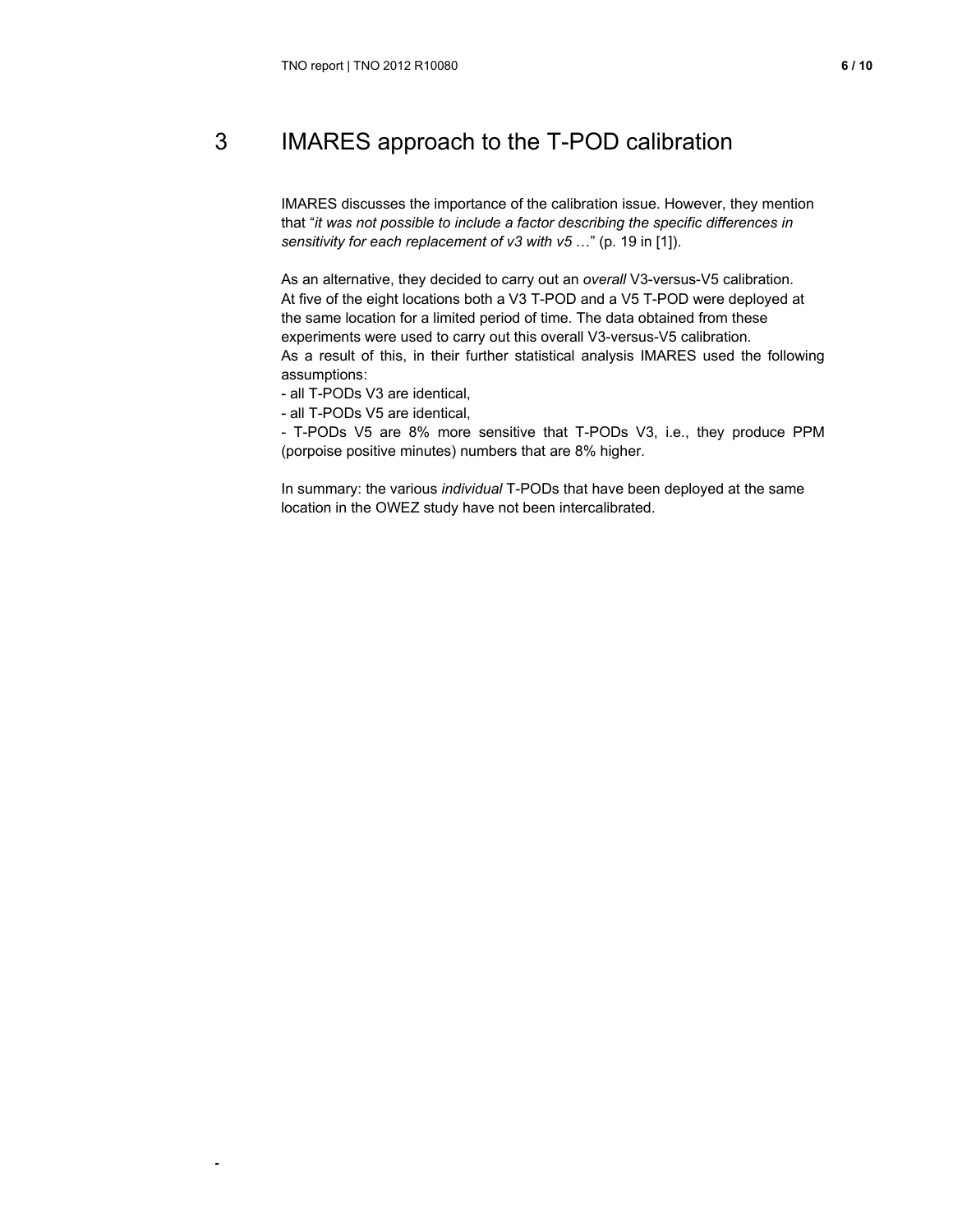**-** 

Figure 3 (which is a copy of Figure 17, p.36 in [1]) displays the result of the overall V3-versus-V5 calibration. From this figure, we get the strong impression that at location AT4, the V5 version is much more sensitive than the 8% that has now been adopted for PPM, see the yellow dots. In particular, it seems that if location AT4 would have been excluded from the analysis (as was location AT8), then the general intercalibration of V3-versus-V5 would be close to the line  $y = x$  (i.e., mainly based on the intercalibration at location AT7), meaning that V5 and V3 are equally sensitive at AT7 outside the wind farm. However, the individual AT4 V3-versus-V5 calibration (red dashed line, added by TNO) would be close to the line  $y = 2x$  (red solid line, added by TNO). It means that V5 seems to be almost twice as sensitive as V3 at AT4 within the wind farm.

IMARES has commented on our question to clarify this issue at location AT4 as follows: 'The short answer to the question is that yes, it appears that the slope of AT4 is higher than 1, but this was not statistically significant and hence not discussed' (email dd. 7 June 2010), see also p.44 of [1].

Note that AT4 is a very important location as it is one of the two locations inside the wind farm. We therefore had expected a more elaborate discussion, e.g., an explanation why the effect was not statistically significant (e.g., not enough data available?).



Figure 3 Copy of Figure 17 p. 36 of [1]. The red lines have been added by TNO. The solid red line represents y=2x, the dashed red line represents our estimate of the V3-V5 relation at AT4, based on the locations of the yellow dots. The black line y=1.0782x (or approximately y=1.08x) represents the estimate of the V3-V5 relation at the involved locations combined. The overall factor of 1.08 is used by IMARES.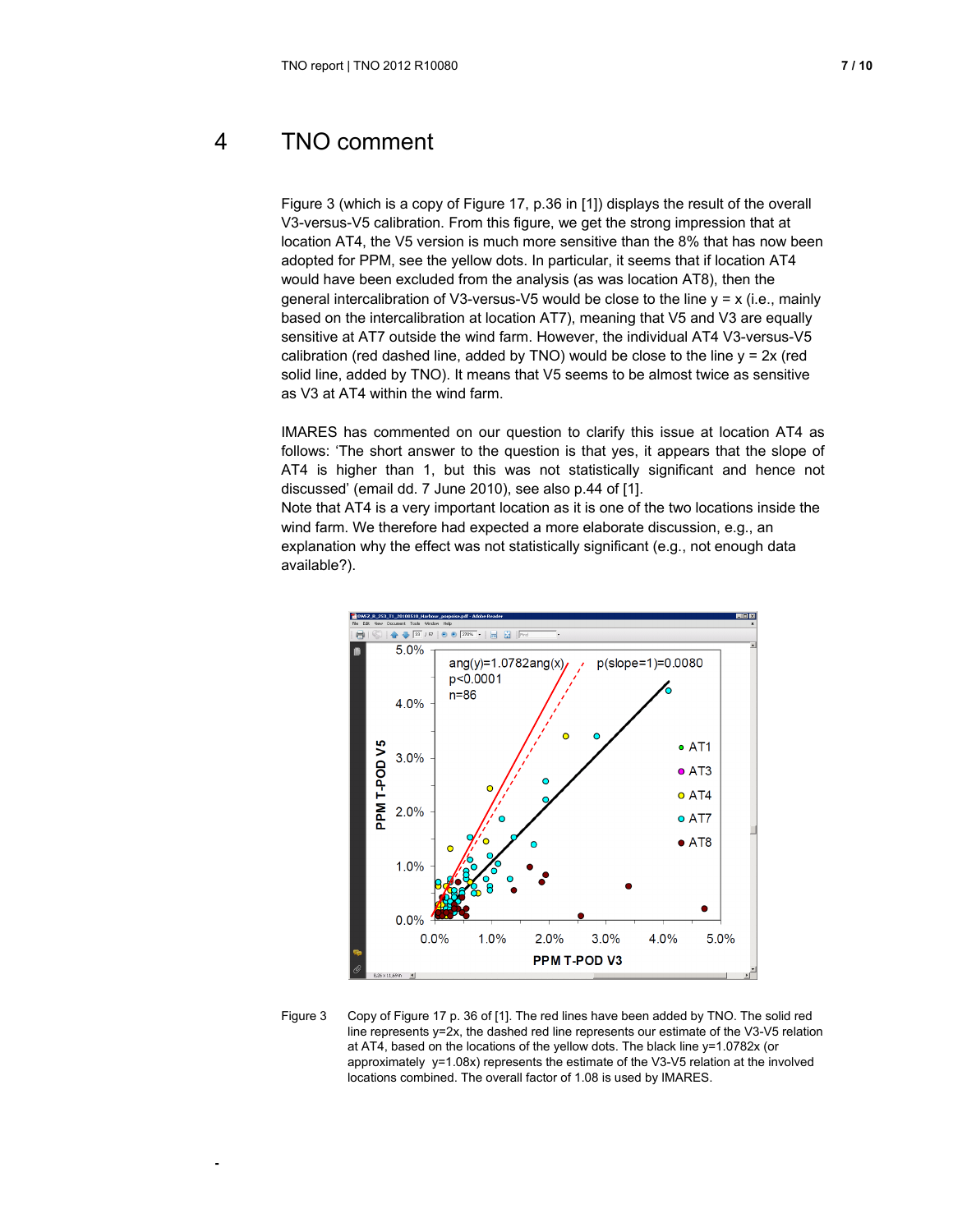**-** 

Note that the intercalibration of V3 and V5 type T-PODs could only be carried out for five of the eight locations, see Figure 3. However, from the figure it is clear that almost all available data refers to three locations, of which location AT8 had to be discarded (too many outliers). As a consequence only two locations remained: one inside the wind farm area, AT4, and one outside the wind farm area, AT7.

In conclusion: Figure 3 suggests that the two TPODs used at location AT4 inside the wind farm had a larger difference in sensitivity (higher sensitivity during T1 than during T0) than the factor of 1.08 as applied by IMARES.

Furthermore, almost all available information on the intercalibration of V3 and V5 type TPODs is from two locations only, AT4 and AT7. Information from AT8 had to be discarded. There is (almost) no information from AT1, AT2, AT3, AT5 and AT6, although such information would have been needed given the experimental set-up. The limited information provided in Figure 3 does not support the assumption that it is sufficient to take into account class differences between V3 and V5 only. Instead it suggests that it is important to take into account differences between individual T-PODs.

Therefore the remaining question is: is the increase in the PPM number within the wind farm area due to a true increase in harbour porpoise abundance (or increased harbour porpoise acoustic activity) or due to a higher sensitivity of the replacement TPODs inside the wind farm or due to a lower sensitivity of the replacement TPODs outside the wind farm or due to a combination of such effects?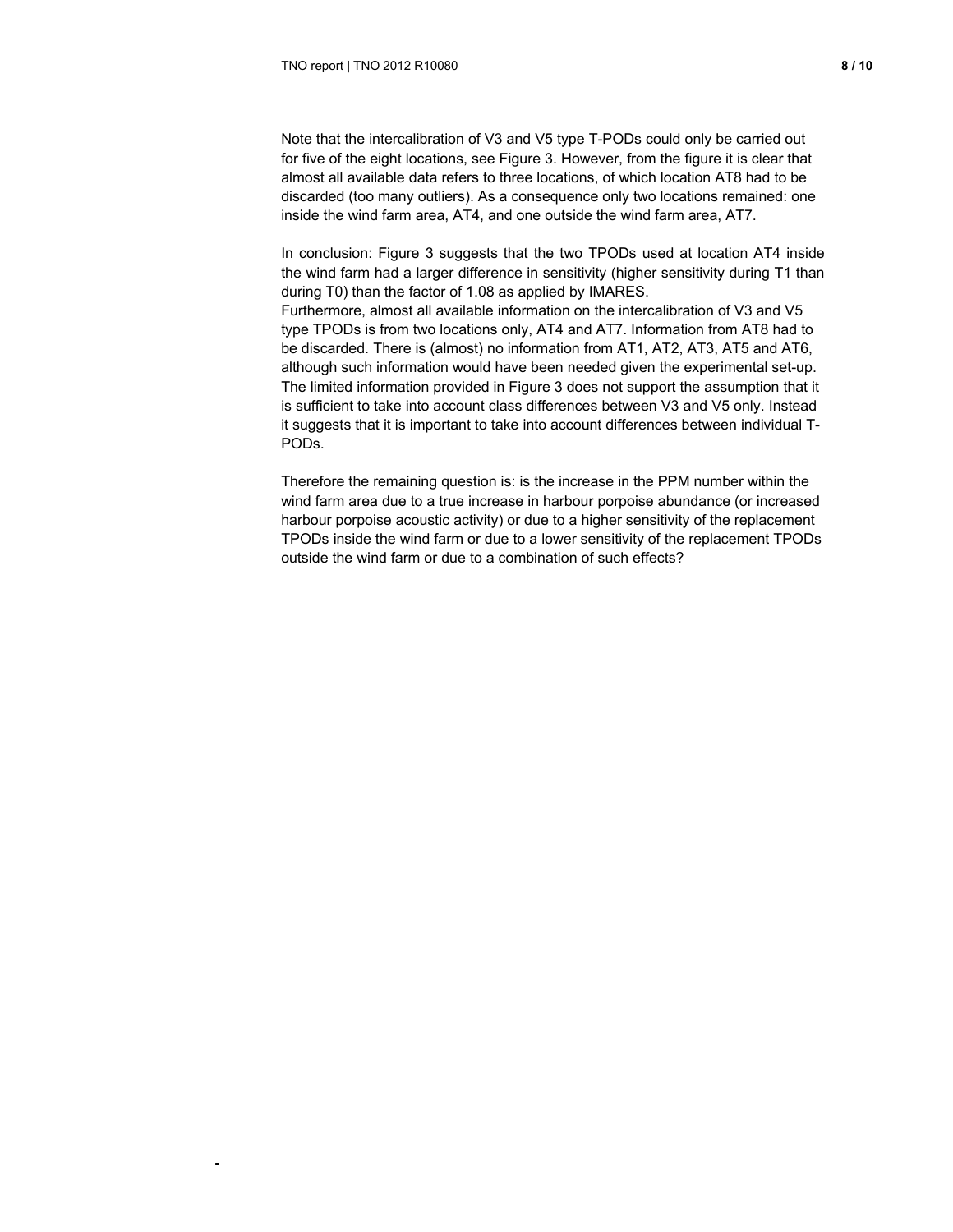**-** 

# 5 Consequence for the conclusion of the study

The apparent large individual variation between T-PODs – well-known from the literature, very clear at location AT8 which was discarded, and in our view also apparent at location AT4, without (much) information on the other locations – could affect the conclusion of the study. In particular this refers to the text in the *Executive summary* stating that 'a higher porpoise acoustic activity was recorded inside the wind farm relative to outside, which is most likely linked to an increase in local porpoise occurrence' (p.3 in [1]) as well as the hypothesized explanation of this phenomenon: 'The cause behind the increase of porpoises in the farm could not be determined, but may be linked to increased food availability due to the reef effect of the turbine foundations and the exclusion of fishery from the wind farm' (p.4 in [1]).

TNO is not questioning the presence of harbour porpoises during T0 as well as during T1, inside as well as outside the wind farm area. However, we argue that the question "is the increase of porpoises larger inside the wind farm than outside the wind farm?" cannot be answered with sufficient evidence on the basis of the collected T-POD data.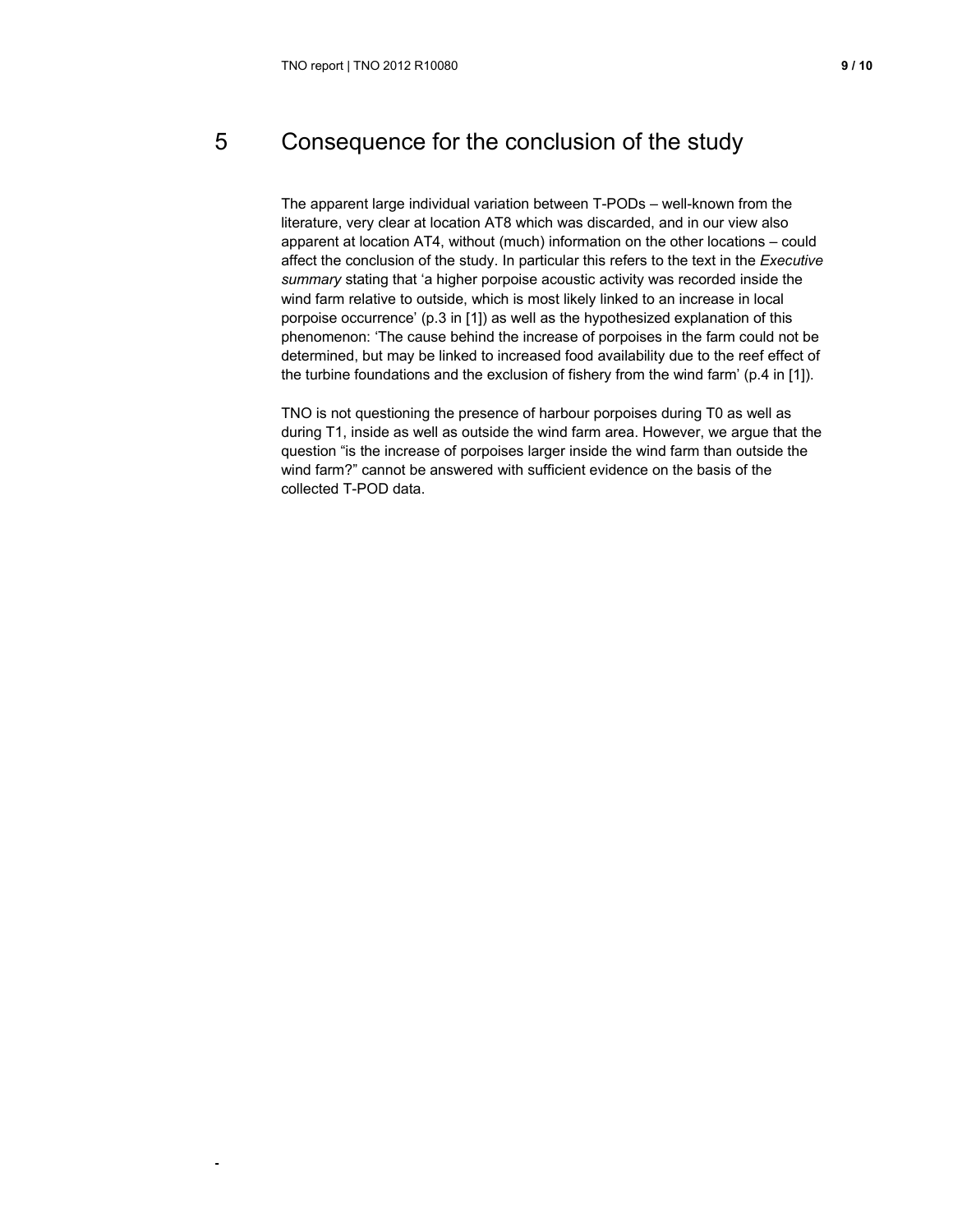# 6 References

**-** 

[1] Scheidat, M., Aarts, G., Bakker, A., Brasseur, S., Carstensen, J., van Leeuwen, P.W., Leopold, M., van Polanen, T., Reijnders, P., Teilmann, J., Tougaard, J., and Verdaat, H., 2012, Assessment of the Effects of the Offshore Wind Farm Egmond aan Zee (OWEZ) for Harbour Porpoise (comparison  $T_0$  and  $T_1$ )", coded OWEZ\_R\_253\_T1\_20120202; IMARES C012.12.

[2] Blacquière, G., and Verboom, W.C., 2009, Review report IMARES harbour porpoise OWEZ  $T_0 - T_1$ , memorandum sent to Rijkswaterstaat by email 23 December 2009, file: TNO-memo-RWS 032.30385-01.05.pdf.

[3] Blacquière, G., and Verboom, W.C., 2010, Response to Review report OWEZ\_R\_253\_T1\_20100510\_Harbour\_porpoise, TNO kenmerk DHW1-2010- 03794.

[4] Teilmann, J., Henriksen, O.D., Carstensen, J., 2002, Monitoring effects of offshore windfarms on harbour porpoises using PODs (porpoise detectors), Technical report for the Ministry of the Environment, Denmark.

[5] Brasseur, S., Reijnders, P., Damsgaard Henriksen, O., Carstensen, J., Tougaard, J., Teilmann, J., Leopold, M., Camphuysen, K., Gordon, J., 2004, Baseline data on the harbour pospoise, *Phocoena phocoena*, in relation to the intended wind farm site NSW, in the Netherlands, Alterra-report 1043, Wageningen, ISSN 1566-7197.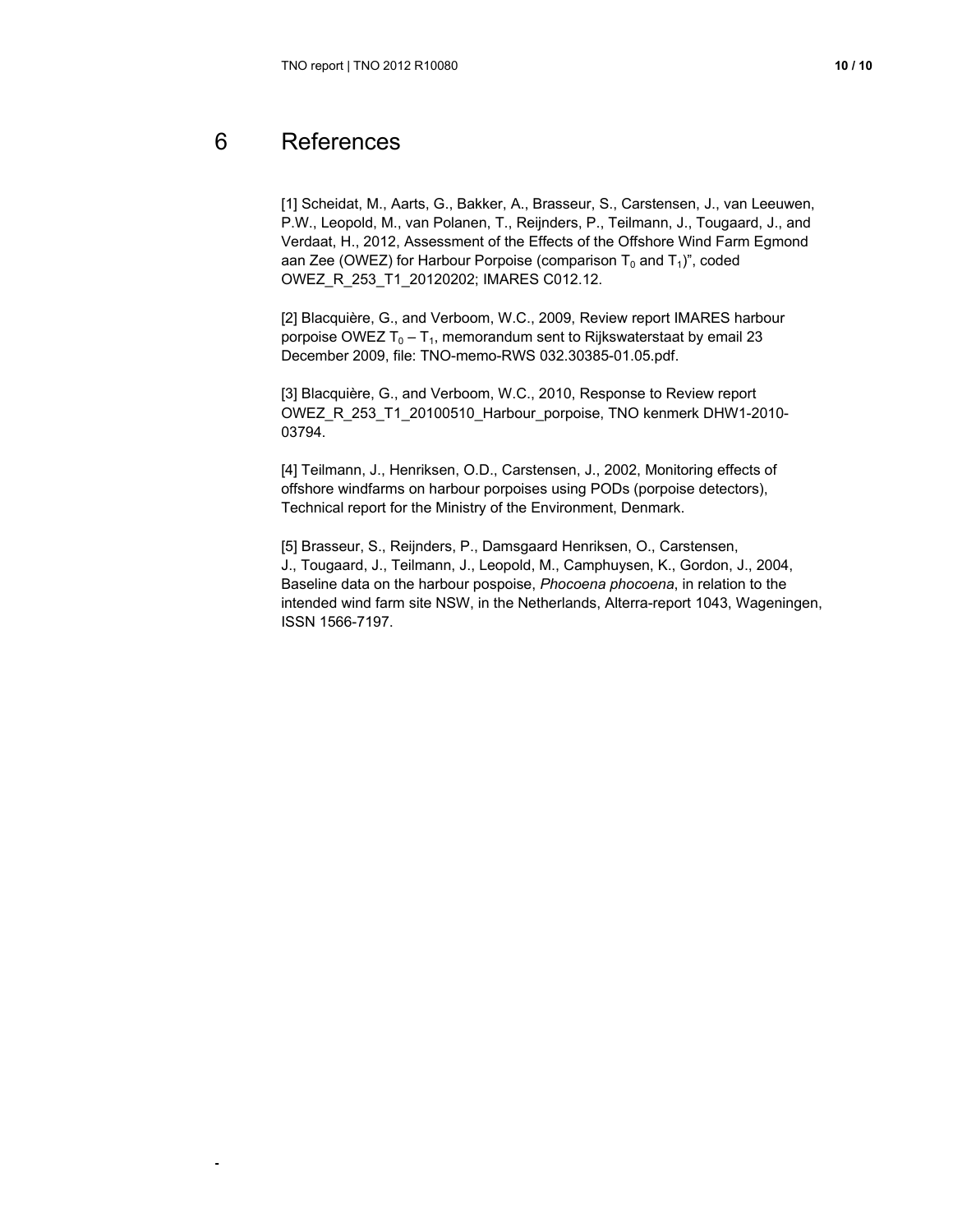# IMARES comment (final) to TNO comment

#### **Point 1: AT4 T-POD**

Concerning figure 17 TNO states that "*we get the strong impression that at location AT4, the V5 version is much more sensitive than the 8% that has now been adopted for PPM, see the yellow dots*."

It is difficult to interpret if a sensitivity is significantly different or not for a specific station / T-POD based on looking at a figure. IMARES has therefore done a detailed analyses, which can be found in the report. The results show that **AT4 does not have a statistically significant effect**. It did show that AT8 did have a significant effect and therefore it was removed in the later analyses (see below).

#### Report (page 29/30)

… since the T-POD sensitivity is specific to T-POD unit rather than the T-POD version, differences between v3 and v5 across stations was investigated. For clicks per PPM an additive difference was expected on the log-scale, and differences between v3 and v5 was analysed by means of a paired t-test for each station individually. There were no differences between the two T-POD versions at all stations except AT8 where v5 recorded 26% less clicks per PPM  $(t_{29}=2.24; P=0.0329)$ . There were no station-specific differences in the intercalibration slope  $(F_{3,80}=0.79; P=0.5015)$  for clicks per PPM, when data from AT8 were not included, and **none** of the individual slopes or common slope (Figure 17) were significantly different from 1 suggesting that the difference for clicks per PPM between v3 and v5 was generally small and that one of the T-PODs deployed at AT8 could have been malfunctioning.

For PPM there were significant differences among the station-specific slopes ( $F_{4,108}=11.61$ ; P<0.0001), but this significant difference was entirely due to the observations from AT8. There were no significant differences among the station-specific slopes when excluding observations from AT8 ( $F_{3,82}=1.74$ ; P=0.1654). PPM was significantly higher ( $\tilde{ }$ 8%) for v5 than v3 when observations from AT8 were not included in the intercalibration regression (Figure 17).

For the days with simultaneous deployments of v3 and v5 T-PODs 1008 encounters and 1001 waiting times were recorded at the 5 positions. Differences between T-POD versions, positions and their interaction were investigated on the log-transform of encounters and waiting times by means of analysis of variance. Again, AT8 behaved completely different from the other positions and if observations from this position were excluded the interaction between position and T-POD version was not significant for neither encounters  $(F_{3,772}=0.60;$ P=0.6119) nor waiting time ( $F_{3,766}$ =0.90; P=0.4393). Without AT8 observations there was no difference in encounter duration between v3 and v5  $(F_{1.775}=0.07; P=0.7980)$ , whereas waiting times were longer for v3 (22%) although not significant at a 95% confidence level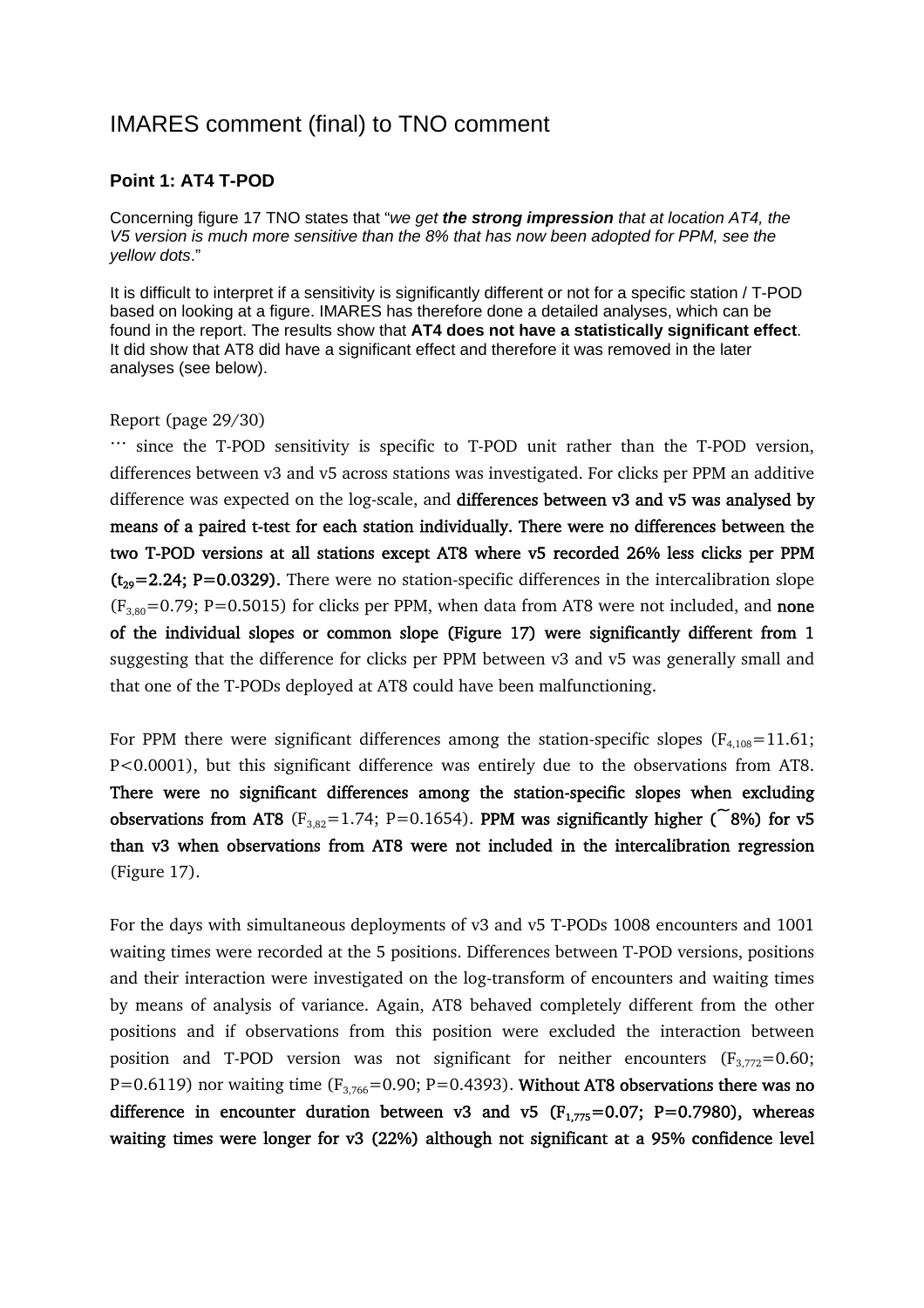$(F_{1.769}=2.76; P=0.0970)$ . Thus, there is potentially a general bias towards v5 T-PODs being more sensitive that v3 T-PODs, except for AT8, where the opposite was the case.

### **Point 2: taking into account individual differences of T-PODs**

Due to the fact that only some of the stations had the two types of T-PODs available for calibration, TNO states "it suggests that it is important to take into account differences between individual TPODs".

IMARES agrees with this and therefore in the BACI analyses we included the factors "podtype" as well as "podid". Additionally the results from the intercalibration were applied to the further analyses. Details can be found in the report.

#### Methods section (page 16):

…, the indicators were analysed according to a modified Before-After Control-Impact (BACI)-design (Green 1979) that included station-specific and seasonal variation as well. Variation in all four indicators reflecting different features of the same porpoise echolocation activity were assumed to be potentially affected by the following factors (5 fixed and 3 random) and combinations thereof:

- Area (fixed factor with 2 levels: *impact* and *control*) describes the spatial variation between control areas and impact area (wind farm).
- $\bullet$  *Subarea(area)* (fixed factor with 3 levels: *control N, control S* and *impact*) describes the spatial variation between the three areas. As this factor is nested within *area*, it describes differences between the two control areas *control N* and control S.
- **Station** (area subarea) (random factor with 8 levels: AT1-AT8) describes the station-specific variation (variation among stations) within each of the three areas.
- Period (fixed factor having 2 levels:  $T_0$  and  $T_1$ ) describes the difference between baseline and operation period.
- Year(period) (random factor with 5 levels: 2003, 2004, 2007, 2008, 2009) describes the variation between years within the two periods  $T_0$  and  $T_1$ .
- Month (fixed factor with 12 levels: Jan-Dec) describes the seasonal variation by means of monthly values.
- Podtype (fixed factor with 2 levels: v3 and v5) describes the difference between v3 and v5 T-PODs.
- *Podid* (random factor with 20 levels: serial number of T-POD) describes the random variation between different T-PODs for v3 and v5 separately.

Four of the fixed factors (main factors *area, period, month* as well as nested factor subarea(area)), and their 7 interactions, describe the spatial-temporal variation in the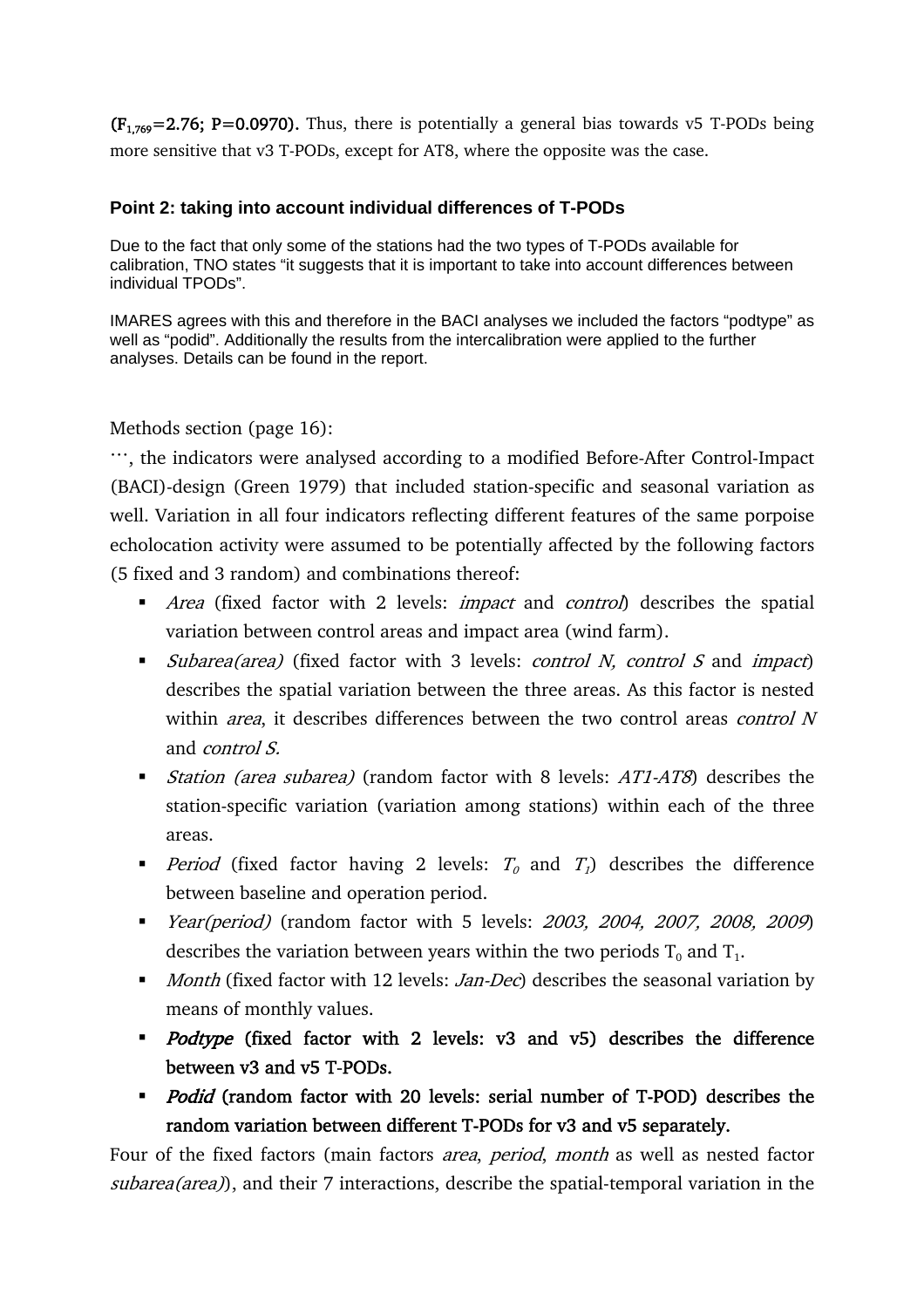echolocation activity, whereas *podtype* describes a potential monitoring bias from replacing v3 with v5 T-PODs.

#### Results section (page 30):

The model for spatial-temporal variation as well as T-POD specific variation (Eq. 1) and an ARMA(1,1) correlation structure was computed for the 4 indicators. Only 6 out of the 12 fixed effects in Eq. (1) could significantly explain variation in the echolocation indicators (Table 6). For none of the four indicators the T-POD specific variation was found significant, neither as a systematic bias between v3 and v5 nor as a difference in the variation between T-PODs for the two versions. Although v5 yielded slightly higher echolocation activity than v3 in the models, the bias was not significant relative to the large overall residual variation, when the T-PODs were deployed in a natural environment. These results correspond to the general results (without station-specific intercalibration) obtained from the intercalibration of the two T-POD types on a reduced data set (Section 3.2.3). However, in the intercalibration analysis it was also realised that the T-PODs at position AT8 behaved significantly different from any other pair of T-PODs deployed simultaneously, and that T-POD recordings from this position may impair the overall conclusion that the change from v3 to v5 T-PODs did not affect conclusions (see also further discussion below). This deviating pattern with a decrease in click monitoring from v3 to v5 could be due to an extraordinary sensitive transducer in POD323 (v3) or an equally insensitive transducer in POD702 (v5).

The BACI analyses were consequently carried out on two data sets: 1) assuming no effect of switching from v3 to v5 T-PODs and 2) using the results from the intercalibration analysis to recalculate indicators from v5 to v3. In the intercalibration data set data from the v5 T-pod at AT8 were discarded, because the v3 (POD323) was deployed at AT8 in both  $T_0$  and  $T_1$  and thus even if this T-POD had a deviating sensitivity this difference would be the same for both  $T_0$  and  $T_1$  and thus not affect the BACI results. Moreover, PPM values calculated from v5 data was divided by the estimated intercalibration factor of 1.078 and waiting times calculated from v5 data was multiplied by the estimated intercalibration factor of 1.22. These two data sets will be referred to as the non-calibrated and intercalibrated data sets, respectively. The models obtained with both data sets, after eliminating non-significant effects, were similar in structure and allowed for a direct comparison of the intercalibration exercise.

….